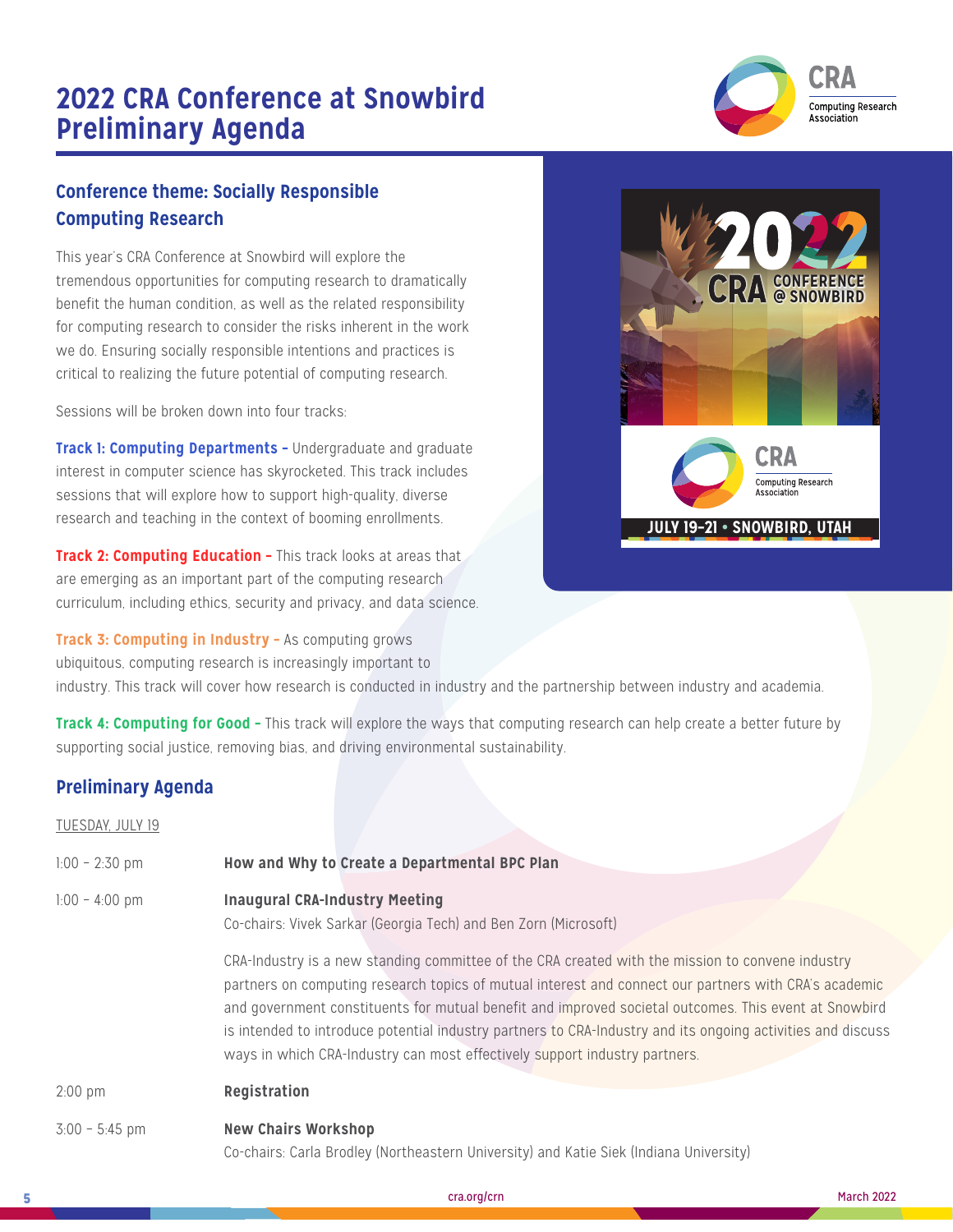

This workshop will give new CS department chairs some of the skills needed to lead their organizations and work with deans, provosts, and advisory boards – the stuff they never told you in graduate school.

- 6:00 7:00 pm **Welcome Reception**
- 7:00 8:00 pm **Welcome Dinner** Welcome from the Conference Co-Chairs 50th Anniversary of the CRA Celebration of Andy Bernat

8:00 pm **After-dinner Keynote** Dr. Sethuraman "Panch" Panchanathan, Director, National Science Foundation

WEDNESDAY, JULY 20

7:30 – 8:30 am **Registration/Breakfast**

#### 8:30 – 10:00 am **CRA: Looking Forward**

Co-chairs: Ellen Zegura (Georgia Tech), Tracy Camp (CRA), Nancy Amato (University of Illinois), and Andy Bernat (Retired CRA)

CRA has finalized its Strategic Plan, thanks to tremendous effort and excellent input from a large number of community members. In this opening session, we'll share CRA's strategic themes, priority outcomes, and near-term initiatives. Our Strategic Plan, and its focus on socially responsible computing research, has defined CRA's direction for years to come. CRA will continue to excel in key areas, such as be a source for resources that inform the field, as well as establish itself as a catalyst for computing research organizations to enhance the field. We invite you to learn where CRA is headed, both in the long-term and the short-term, as well as who will help lead us there.

#### **Awards Presentations**

10:00 – 10:30 am **Break**

#### 10:30 am – noon **The Trusting of Intelligent Machines: How AI Influences Human Behavior**

Chair: Penny Rheingans (University of Maine)

Speaker: Ayanna Howard (The Ohio State University)

People tend to overtrust sophisticated computing devices, including robotic systems. As these systems become more fully interactive with humans during the performance of day-to-day activities, the role of bias in these human-robot interaction scenarios must be more carefully investigated. Bias is a feature of human life that is intertwined, or used interchangeably, with many different names and labels – stereotypes, prejudice, implicit or subconsciously held beliefs. In the digital age, this bias has often been encoded in and can manifest itself through AI algorithms, which humans then take guidance from, resulting in the phenomenon of excessive trust. Trust conveys the concept that when interacting with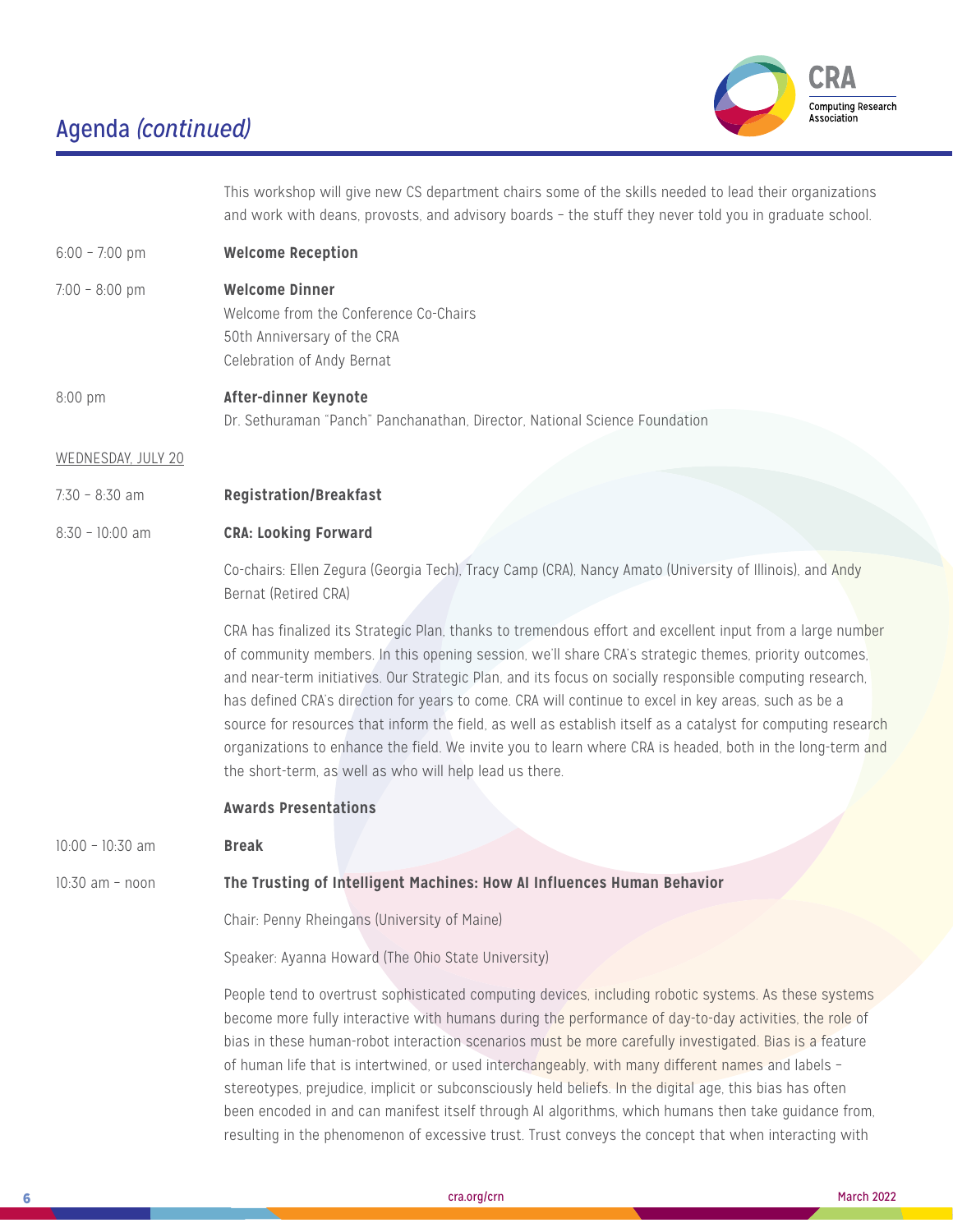

intelligent systems, humans tend to exhibit similar behaviors as when interacting with other humans; thus, the concern is that people may under-appreciate or misunderstand the risk associated with handing over decisions to an intelligent agent. Bias further impacts this potential risk for trust, or overtrust, in that these systems are learning by mimicking our own thinking processes, inheriting our own implicit biases. Consequently, the propensity for trust and the potential of bias may have a direct impact on the overall quality of the interaction between humans and machines, whether the interaction is in the domains of healthcare, job-placement, or other high-impact life scenarios. In this talk, we will discuss this phenomenon of integrated trust and bias through the lens of intelligent systems that interact with people in scenarios that are realizable in the near-term.

noon **Lunch**

#### 1:30 – 3:00 pm **Parallel Tracks**

#### **Track 1: Booming Enrollments While Broadening Participation in Computing**

Co-chairs: Nancy Amato (University of Illinois) and Carla Brodley (Northeastern University)

Moderator: Nancy Amato (University of Illinois)

Speakers: Christine Alvarado (University of California, San Diego), Carla Brodley (Northeastern University), and Craig Partridge (Colorado State University)

Demand for undergraduate degrees in computing has increased rapidly in the last few years and shows no signs of abating. Many universities have put enrollment caps into place for various reasons including being unable to hire sufficient faculty to keep up with student demand, or to maintain balance between disciplines across the university. An inability to hire sufficient faculty is in part due to great demand and competition in the job market but also frequently due to lack of resources, which can be hindered by a university's adaptability in reapportioning resources quickly. COVID has exacerbated the gap between student demand and faculty resources due to hiring freezes at some universities. In this panel we discuss the ways in which universities are handling booming enrollments and their positive/negative impact on broadening participation in computing. In particular, we will discuss how to effectively scale introductory [classes, fair/unfair ways to cap enrollments, and how interdisciplinary computing majors can provide a](http://)  [solution to booming enrollments.](http://)

#### **Track 2: Incorporating Ethics into Computer Science Education**

Co-chairs: Kathy Pham (Federal Trade Commission/Mozilla) and Bobby Schnabel (University of Colorado, Boulder)

Speakers: Casey Fiesler (University of Colorado, Boulder), Seny Kamara (Brown University), Helena Mentis (University of Maryland Baltimore County), Kathy Pham (Federal Trade Commission/Mozilla) and Bobby Schnabel (University of Colorado, Boulder)

In recent years, there has been a surge of attention into incorporating ethics into education in computer science and related fields. This is taking a variety of approaches, including integrating ethics topics into core technical computer science courses, and standalone ethics and computing courses that in some cases involve partnerships with other disciplines. This panel will summarize some of these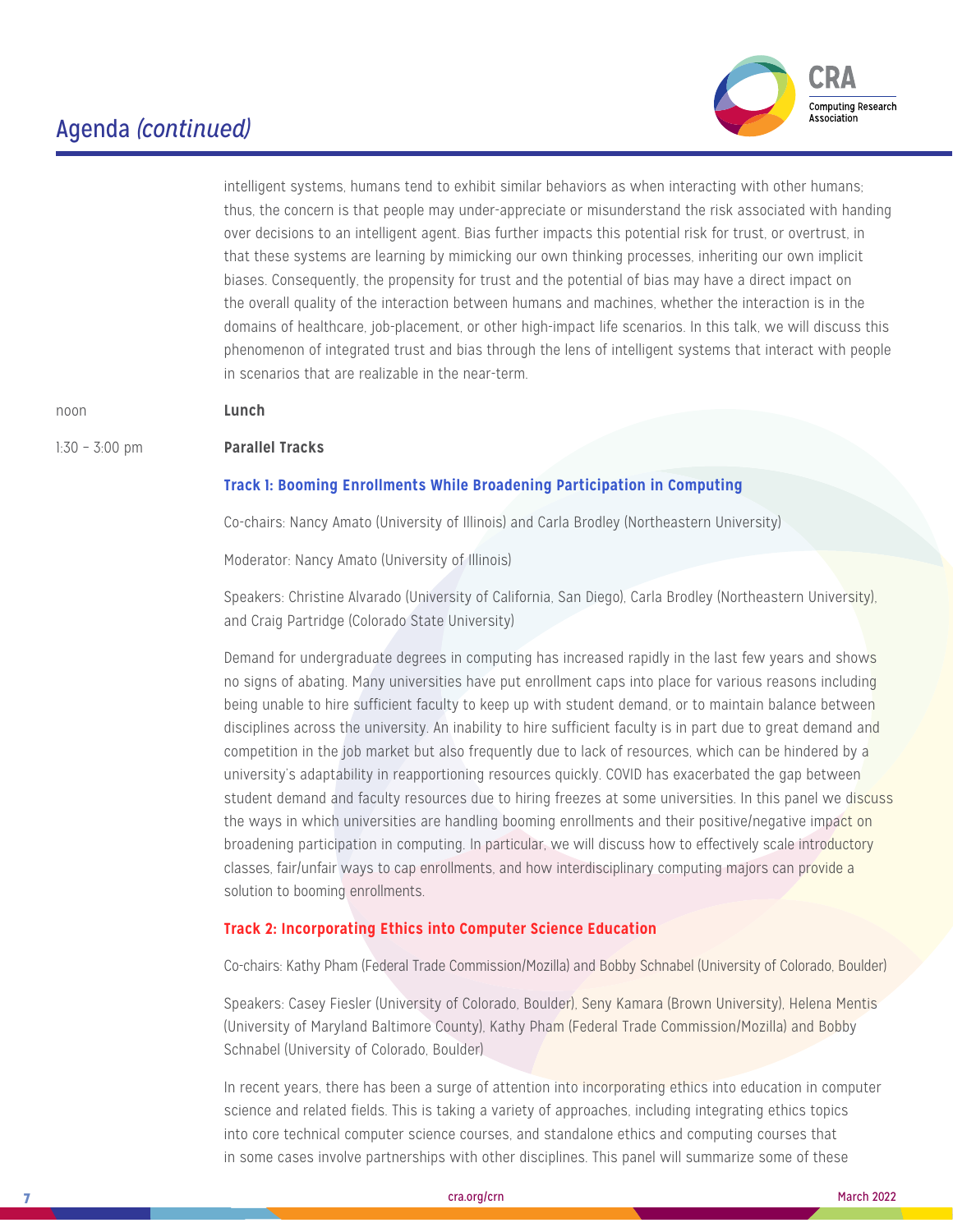

recent developments, including examples from the Responsible Computer Science Challenge that is integrating ethics into undergraduate computer science courses, and experience in standalone courses at undergraduate and graduate levels. It also will discuss repository created by an ACM Education Board task force that collects and provides materials that aid faculty in teaching ethics in computing topics. The panel will consist of fairly brief presentations followed by considerable time for discussion with the audience.

#### **Track 3: Computing Research in Industry**

Chair/Moderator: Jaime Teevan (Microsoft)

Speakers: Susan Dumais (Microsoft), Fernando Pereira (Google), Manuela Veloso (JPMorgan Chase), Mounia Lalmas (Spotify) and Kristin Lauter (Meta)

Computation is in the process of transforming all areas of a business, from the way work gets done to the products and services that are created. As a result, companies are increasingly investing in fundamental computer science research in support of their strategic goals. This panel will look at what it means to do computing research in an industrial setting. Panelists will describe how research is conducted in their organizations, highlighting how problems are selected, how research is incentivized, and how results have internal and external impact. They will also discuss some of the key differences of doing research in an industrial setting compared with an academic setting, and share ideas for how universities might best prepare their students for a career in industrial research.

#### **Track 4: Climate-Smart Computing to Address a Grand Challenge Facing Our Changing Planet**

Co-chairs: Kate Larson (University of Waterloo) and Shashi Shekhar (University of Minnesota)

Speakers: Liz Bradley (University of Colorado, Boulder), Andrew A. Chien (University of Chicago), Lucas Joppa (Microsoft) and Vipin Kumar (University of Minnesota)

Climate change has been declared as the defining crisis of our time and concrete actions are needed now. Many communities have started major initiatives to address climate change. For example, the Biden administration has made it a central priority for all federal agencies resulting in initiatives for reducing greenhouse gases (GHG) emissions (e.g., electric vehicles), absorbing GHG (e.g., forests), increasing resilience (sea level rise, forest fires, extreme cold/hot weather), etc. This panel will bring together thought leaders in academia, industry and government to explore climate-smart computing opportunities by addressing questions such as the following:

- What is climate-smart computing? What may it help understand, mitigate, and adapt to climate change? How may we reduce computing's carbon footprint?
- What are computing research success stories in this area?
- What are major computing opportunities in this area?
- How may new computing researchers get involved?
- What are key research infrastructures (e.g., datasets, cyberinfrastructure, funding)?
- Is there a need for computing research community action? If so, recommend one.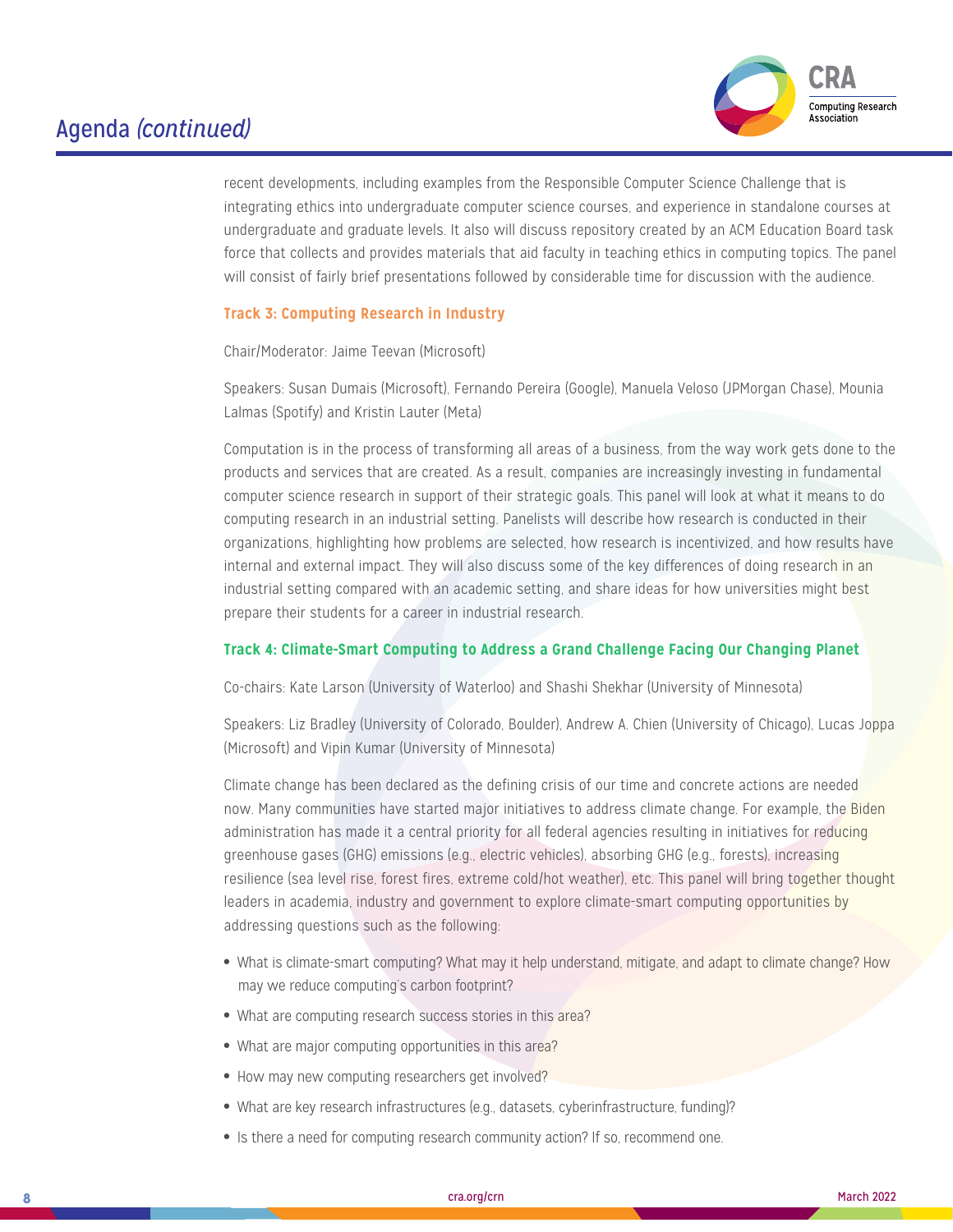

| $3:00 - 3:30$ pm         | <b>Break and Group Photo</b>                                                                                                                                                                                                                                                                                                                                                                                                                                                                                                                                                            |
|--------------------------|-----------------------------------------------------------------------------------------------------------------------------------------------------------------------------------------------------------------------------------------------------------------------------------------------------------------------------------------------------------------------------------------------------------------------------------------------------------------------------------------------------------------------------------------------------------------------------------------|
| $3:30 - 6:30$ pm         | <b>Networking Activities</b><br>Guided Hikes<br>Alternative talking/interacting activity                                                                                                                                                                                                                                                                                                                                                                                                                                                                                                |
| 6:30 pm                  | <b>Dinner</b>                                                                                                                                                                                                                                                                                                                                                                                                                                                                                                                                                                           |
|                          | Reboot!                                                                                                                                                                                                                                                                                                                                                                                                                                                                                                                                                                                 |
|                          | The CCC Council embarked on a new activity this year to generate new ideas for us to explore as a<br>community. In this session, we will have a set of lively, provocative conversations about three of these<br>"blue sky" topics.                                                                                                                                                                                                                                                                                                                                                     |
|                          | Organizer: CRA's Computing Community Consortium - Ann Schwartz (CRA)                                                                                                                                                                                                                                                                                                                                                                                                                                                                                                                    |
|                          | Speakers: Sujata Banerjee (VMWare), Nadya Bliss (Arizona State University), Bill Gropp (University of Illinois)<br>and Dan Lopresti (Lehigh University)                                                                                                                                                                                                                                                                                                                                                                                                                                 |
|                          | Moderator: Liz Bradley (University of Colorado Boulder)                                                                                                                                                                                                                                                                                                                                                                                                                                                                                                                                 |
| <b>THURSDAY, JULY 21</b> |                                                                                                                                                                                                                                                                                                                                                                                                                                                                                                                                                                                         |
| $7:30 - 8:30$ am         | <b>Breakfast</b>                                                                                                                                                                                                                                                                                                                                                                                                                                                                                                                                                                        |
| $9:00 - 10:00$ am        | <b>Reports from the Computing Research</b>                                                                                                                                                                                                                                                                                                                                                                                                                                                                                                                                              |
|                          | Abstract: This session will highlight recent developments and reports from across the computing<br>research community. Each presenter will provide a brief overview of their report and findings, and then<br>audience members will participate in short, guided table-discussions around the themes introduced in the<br>presentation. The goal of the session is to spur conversation at Snowbird on topics that are important to<br>the computing research community and provide a teaser into a larger body work that inspires audience<br>members to learn more after the session. |
| 10:00 am                 | <b>Break</b>                                                                                                                                                                                                                                                                                                                                                                                                                                                                                                                                                                            |
| 10:30 am                 | <b>Parallel Tracks</b>                                                                                                                                                                                                                                                                                                                                                                                                                                                                                                                                                                  |
|                          | <b>Track 1: Development of Teaching Faculty</b>                                                                                                                                                                                                                                                                                                                                                                                                                                                                                                                                         |
|                          | Chair/Moderator: Ran Libeskind-Hadas (Claremont McKenna College)                                                                                                                                                                                                                                                                                                                                                                                                                                                                                                                        |
|                          | Speakers: Christine Alvarado (University of California, San Diego), Nancy Amato (University of Illinois), Dan<br>Grossman (University of Washington) and Susan Rodger (Duke University)                                                                                                                                                                                                                                                                                                                                                                                                 |
|                          | Teaching faculty play a critically important role in undergraduate CS education at large research                                                                                                                                                                                                                                                                                                                                                                                                                                                                                       |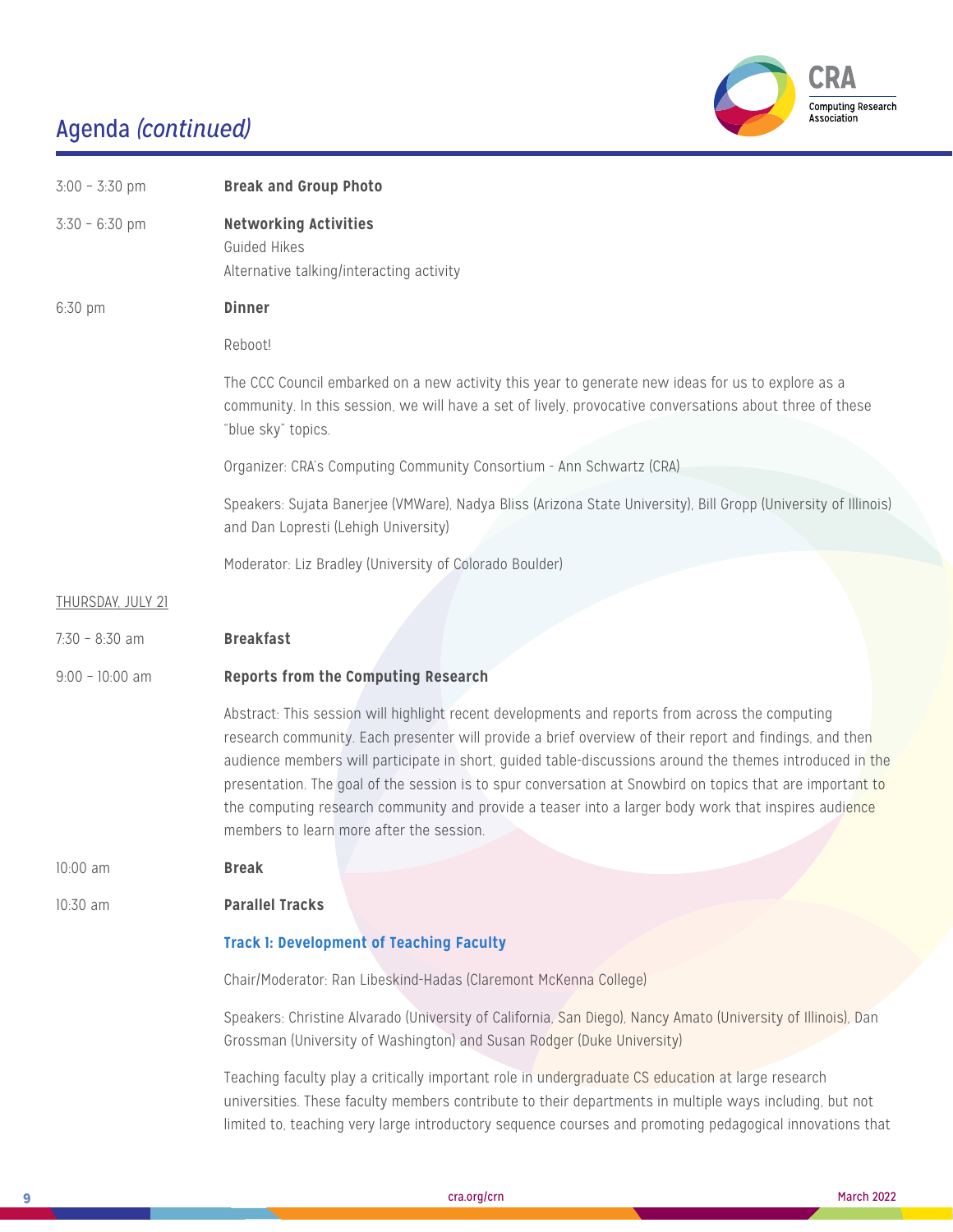

can benefit the entire department. This session addresses effective practices in recruiting, retaining, and mentoring teaching faculty. Among the questions that will be addressed are:

- What are effective models for teaching track faculty positions in terms of teaching, scholarship, and service expectations and responsibilities?
- What are effective practices in recruiting and mentoring teaching track faculty members?
- What are good practices in reviewing, renewing, and promoting teaching faculty?
- What are good practices and trends with respect to contract duration and security of employment for teaching track faculty?

#### **Track 2: Security and Privacy Education**

Chair/Moderator: Lorrie Cranor (Carnegie Mellon University)

Speakers: Patrick McDaniel (The Pennsylvania State University), Bo Yuan (Rochester Institute of Technology), Matt Bishop (University of California, Davis) and Michael Bailey (Georgia Tech)

Companies are reporting a growing shortage of qualified cybersecurity professionals, with hundreds of thousands of jobs going unfilled. New privacy laws around the world are also leading to rapid growth in the privacy profession, with an increased demand for privacy engineers. The demand for security and privacy professionals has prompted the creation of new degree programs at all levels. In addition, some universities are finding ways to incorporate security and privacy lessons throughout their computer science curricula. Panelists will discuss security and privacy undergraduate and graduate education, including course modules, full courses, and entire degree programs devoted to these areas.

#### **Track 3: Industry-Academia Partnerships**

Chair/Moderator: Divesh Srivastava (AT&T)

Speakers: Elizabeth Mynatt (Northeastern University), Chris Ramming (VMWare), Jennifer Rexford (Princeton University), Vivek Sarkar (Georgia Tech), and Benjamin Zorn (Microsoft)

In 2015, the CCC co-sponsored an industry round table that produced the document "The Future of Computing Research: Industry-Academic Collaborations." Since then, several important trends in computing research have emerged as described in the CCC document "Evolving Academia/Industry Relations in Computing Research." These trends include: (i) significant increases in the level of interaction between professors and companies in certain computing disciplines such as currently AI, which take the form of extended joint appointments, and (ii) increasingly, companies are highly motivated to engage both professors and graduate students working in specific technical areas, because companies view computing research and technical talent as a core aspect of their business success. This increasing connection between faculty, students, and companies has the potential to change (either positively or negatively) numerous things, including: (a) the academic culture in computing research universities, (b) the research topics that faculty and students pursue, (c) the ability to solve bigger problems with bigger impact than what academia can do alone, (d) the ability of universities to train undergraduate and graduate students, (e) how companies and universities cooperate, share, and interact, and (f) the potential for principles and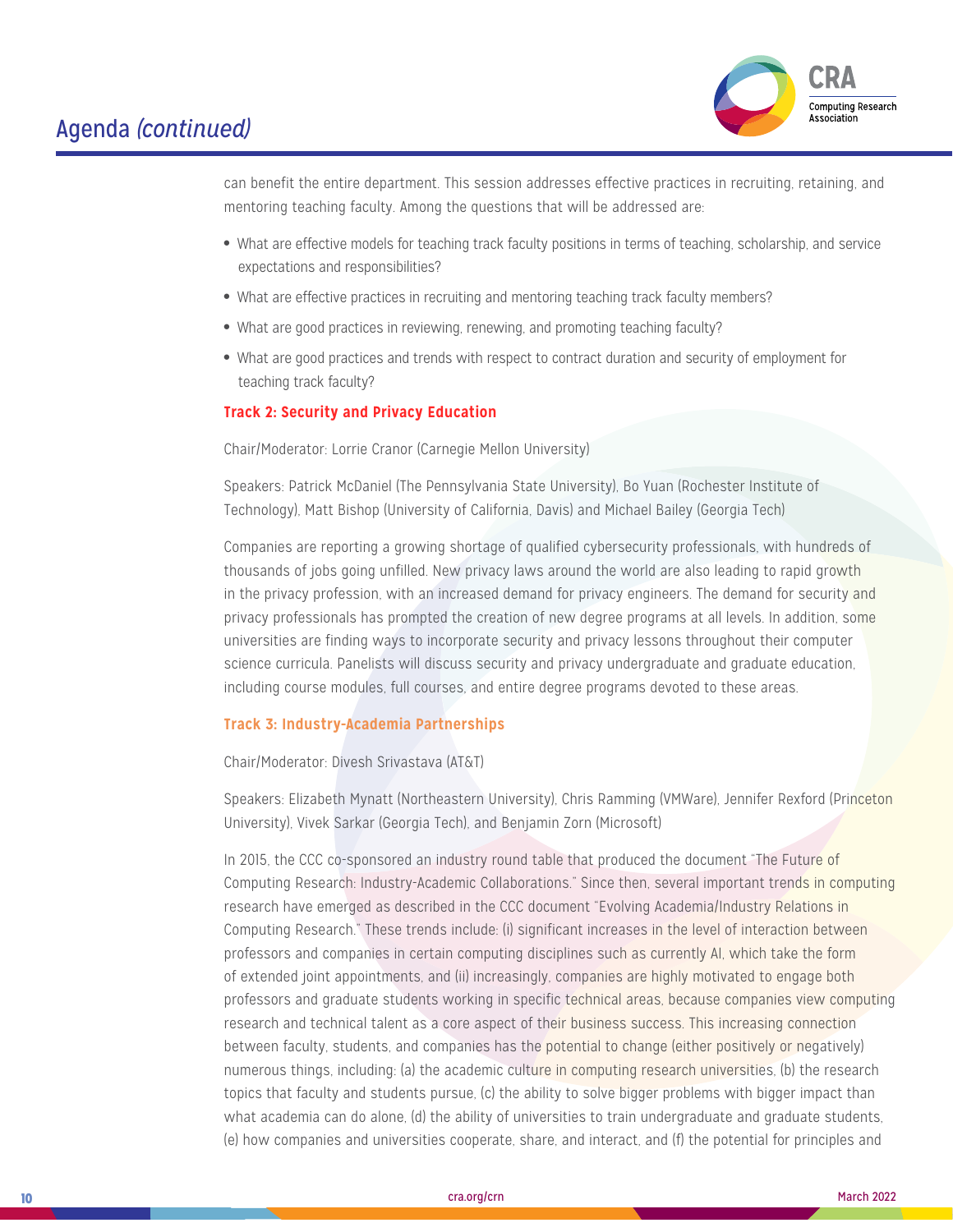

values from academia informing products and R&D roadmaps in new ways through these unique joint arrangements. A recent survey carried out by CRA measures the degree and impact of this trend. This session brings together a diverse set of participants from industry and academia to understand these trends and help identify best practices that can be shared widely among computing research institutions.

### **Track 4: From Fairness to Responsibility: Actioning and Advancing the Discussion around "Algorithmic bias"**

Co-chairs: Brent Hecht (Microsoft) and Ece Kamar (Microsoft)

Moderator: Brent Hecht (Microsoft)

Speakers: Ece Kamar (Microsoft), Miranda Bogen (Meta), Michael Kearns (University of Pennsylvania) and Maria De-Arteaga (UT Austin)

At the beginning of the last decade, the domain popularly known as "algorithmic bias" was a niche research area being advanced by a tiny group of scholars. By the end of the decade, "algorithmic bias" had become one of the most prominent domains of computing and a subject of great interest to policymakers and the general public. Anytime a field grows this quickly, it can be useful to stop and reflect on the field's strategic directions. In this panel, we will take part in this reflection. Some of the questions we will debate include:

- Is the computing community focusing on symptoms of problems related to "algorithmic bias" rather than their causes?
- Rather than attempting to tweak models, is our time better spent developing new technologies and systems that directly address societal harms?
- How can industry and academia productively collaborate on responsible AI, especially given concerns about "ethics washing"? How can industry productively contribute more generally?
- Can a repositioning of the field around responsibility rather than fairness encourage more robust solutions to the problems at the core of "algorithmic bias"?
- How can the research and engineering practices around fairness (and responsibility) match the urgency and needs emerging from AI systems entering the world in diverse ways?
- Are there ways in which productizing ideas in the fairness literature can lead to more harm than good, e.g., through a belief that a model's "bias can be fixed"? If so, how can we prevent this from happening?

### noon **Lunch**

#### 1:30 pm **Parallel Tracks**

#### **Track 1: Undergraduate Research and Booming Enrollments: Who Wins**

Co-chairs: Christine Alvarado (UC San Diego) and Kelly Shaw (Williams College)

Moderator: Kelly Shaw (Williams College)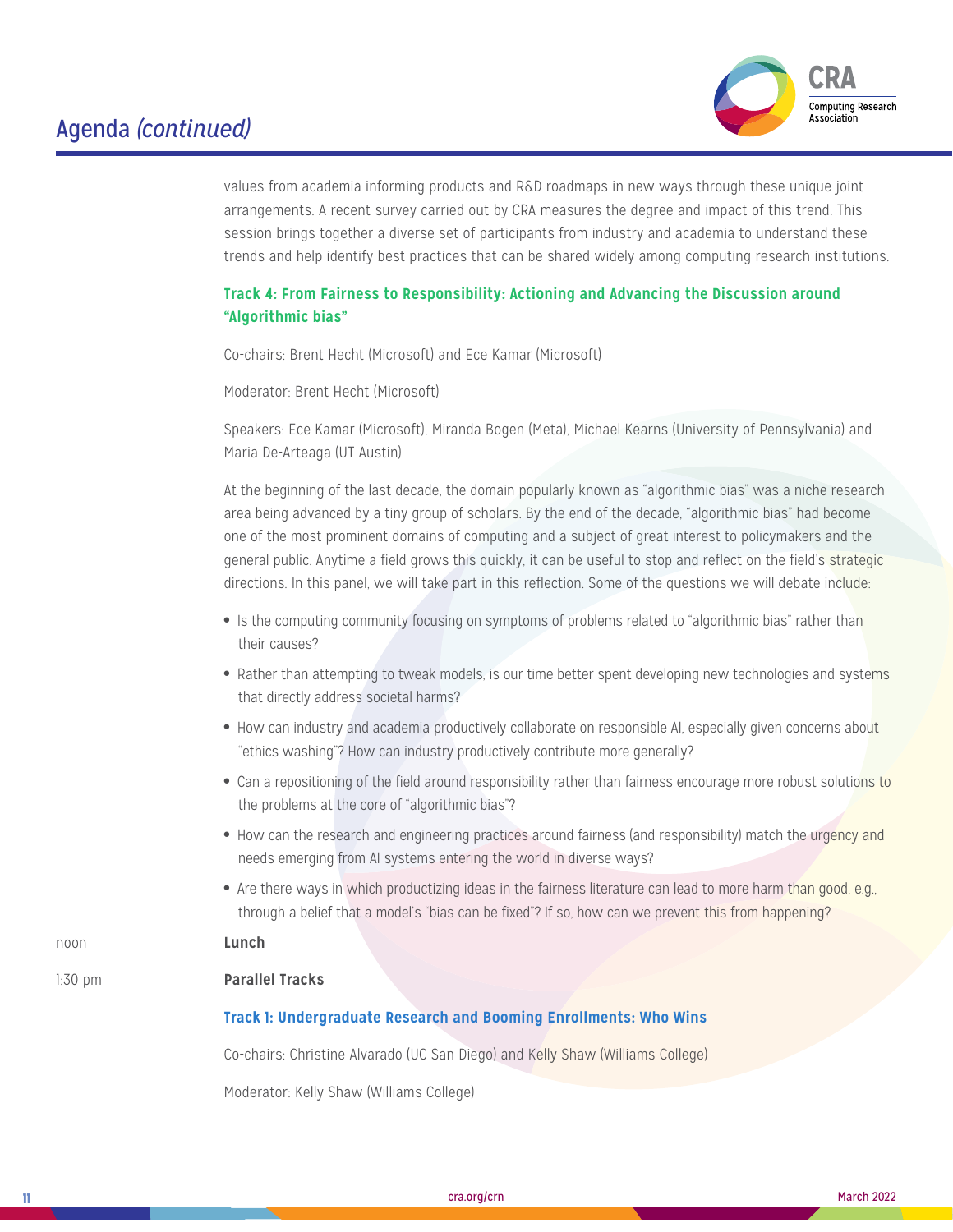

Speakers: Edward Coyle (Georgia Tech), Sarah Heckman (North Carolina State), Joe Hummel (University of Illinois, Chicago) and Brandon Fain (Duke University)

While the boom in enrollment has created significant challenges to CS units, it also provides opportunity to increase the supply of talented and well-educated computing researchers.

The challenge faced by units with surging enrollments is how to scale undergraduate research opportunities to reach the increasing number of exceptionally capable and well-motivated students. The major goals for this session are: (1) increasing awareness of different approaches/programs that units have established towards scaling undergraduate research in CS and CS-related fields and (2) enabling replication of such programs with best practices.

The session will highlight successful scaling strategies with particular focus on successful research training support courses, incentive structures for faculty and students, mentoring structures, and recruitment and matching models. Panelists will discuss what activities can be done in groups for training and mentoring undergraduate researchers and models for offering those activities as well as promising approaches for faculty incentives to participate in undergraduate research.

#### **Track 2: Data Science in Computer Science Education**

Chair/Moderator: David Ebert (University of Oklahoma)

Speakers: Michael Franklin (University of Chicago), Magda Bałaziska (University of Washington), and Atul Prakash (University of Michigan)

The 2016 CRA Report on Computing Research and the Emerging Field of Data Science, highlighted the fact that data science will drive fundamentally new research in computer science and that the computing community has the opportunity to shape the emerging field of data science. Numerous schools have created minors and majors in data science. This session will explore how data science has impacted the educational programs in computer science and consider experiences, approaches, and answers to questions including:

- Which courses should change/have changed to include data science issues?
- What new course and requirements are the most effective?
- Are most departments creating a series of specialized topic courses (e.g., 1CR)?
- Should we create new specializations/degrees or integrate into core programs?
- How has student interest in specialization shifted to data science or is the shift just specifically to Machine Learning and AI?
- How should we manage the growing demand, and will it continue?

#### **Track 3: Techlash in Context: What Should CS Departments and Tech Companies Do?**

Chair/Moderator: Vivek Sarkar (Georgia Tech)

Speakers: Lorrie Cranor (Carnegie Mellon University), Alfred Spector (Google), Moshe Vardi (Rice University) and Nirit Weiss-Blatt (Author of "The Techlash and Tech Crisis Communication")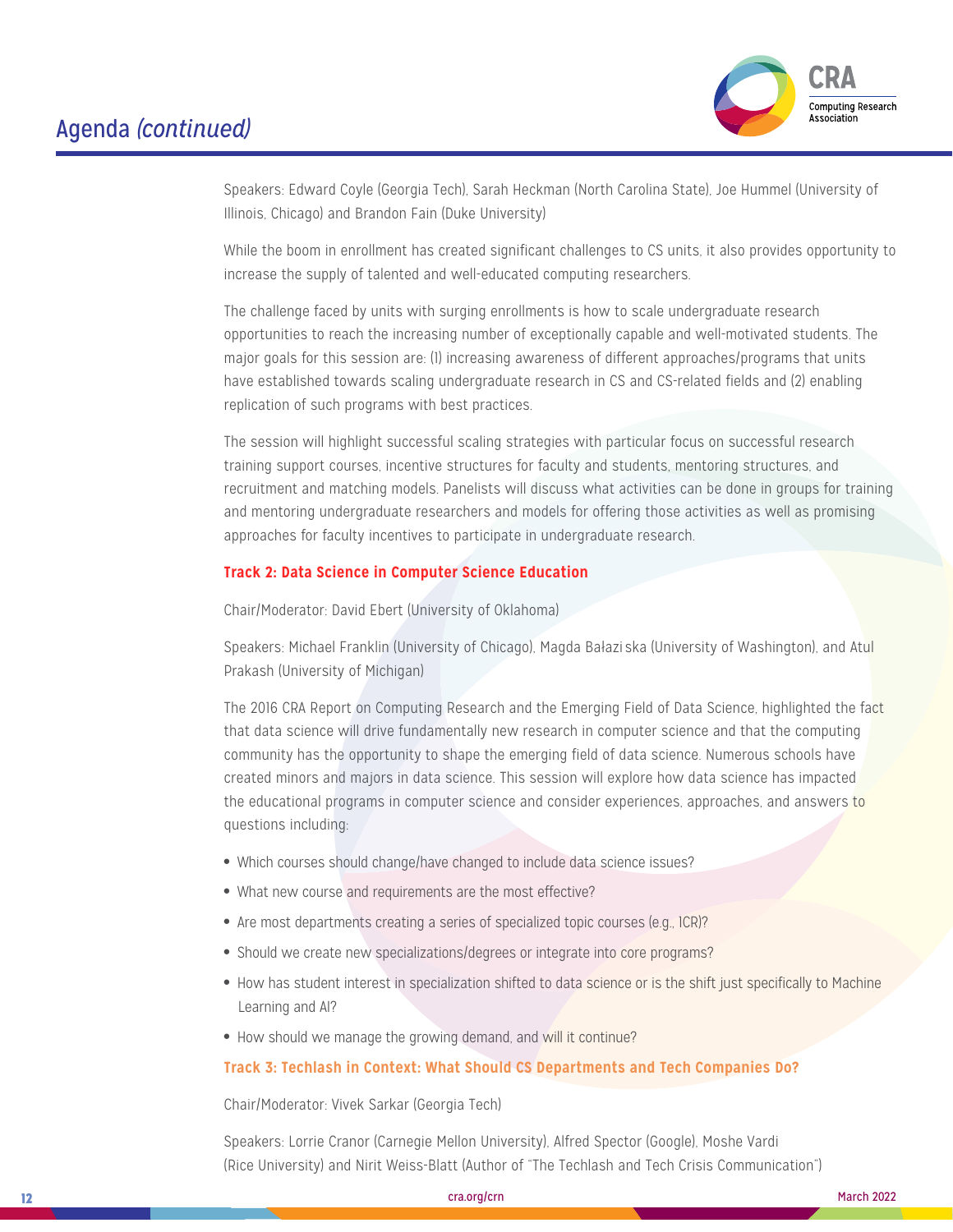

In past decades, CS departments and tech companies have been admired as drivers of positive change. However, there is now a growing undercurrent of negative associations with tech companies, which is also being transferred to CS departments in their interactions with industry. Several recent mainstream news articles have documented on-campus student protests criticizing various actions by tech companies, both in how their products are used and in how companies have responded to internal missteps. In some cases, these protests also target CS departments and faculty members involved in partnering with or hosting these companies. Adding fuel to fire, the current rapid growth and adoption of AI technologies threatens to further amplify this backlash. While our community has always benefited from members who have advocated for increased social responsibility in computing, a broader response is needed to address the growing techlash on campus and in society. In this interactive session, we will place techlash in context, and discuss what actions CS departments and tech companies can take to rebuild a positive image for tech in academia and industry. Much of the discussion will be driven by audience questions, so audience participation will be highly welcomed!

#### **Track 4: Addressing the Challenge of Mis- and Disinformation, Online and Beyond**

Chair/Moderator: Kate Starbird (University of Washington)

Mis- and disinformation are a critical challenge for democratic societies. Acute misinformation can lead to poor decision making, for example about whether or not to take a vaccine. At scale, it can render a society unable to effectively respond to collective crises, from pandemics to climate change. Pervasive disinformation (intentionally misleading information) erodes trust in institutions, including science, journalism, government, and democracy — and can make it difficult for citizens of democratic societies to come together to do the difficult work of governing themselves. In recent years, we seem to be experiencing an acceleration and expansion of mis- and disinformation, with many pointing to the role of the Internet and social media in particular in their spread. As we continue to come to terms with the scale and nature of the issue, the work of identifying potential "solutions" looms. It's clear that there is no one, simple solution  $-$  but there is hope that we can mitigate its damage by productively chipping away at the problem from multiple angles. This conversation explores the some of the proposed solutions to the challenge of mis- and disinformation, addressing them along several distinct dimensions  $-$  e.g. from education, to policy, to platform (re)design.

3:00 – 3:30 pm **Break**

#### 3:30 – 5:00 pm **Making a Federal Case for Computing**

#### Speaker: Peter Harsha (CRA)

Peter Harsha is the Director of Government Affairs for the Computing Research Association. In his position, Peter works to help CRA influence computing research policy by improving public and policymaker understanding of the nature of research, and by increasing the computing community's awareness of and participation in policy issues. Prior to joining CRA in October 2001, Peter spent six years working for Congress, beginning as a member of the personal staff of Congressman Nick Smith of Michigan. In the 106th and 107th Congresses, Peter served as a member of the professional staff of the House Science